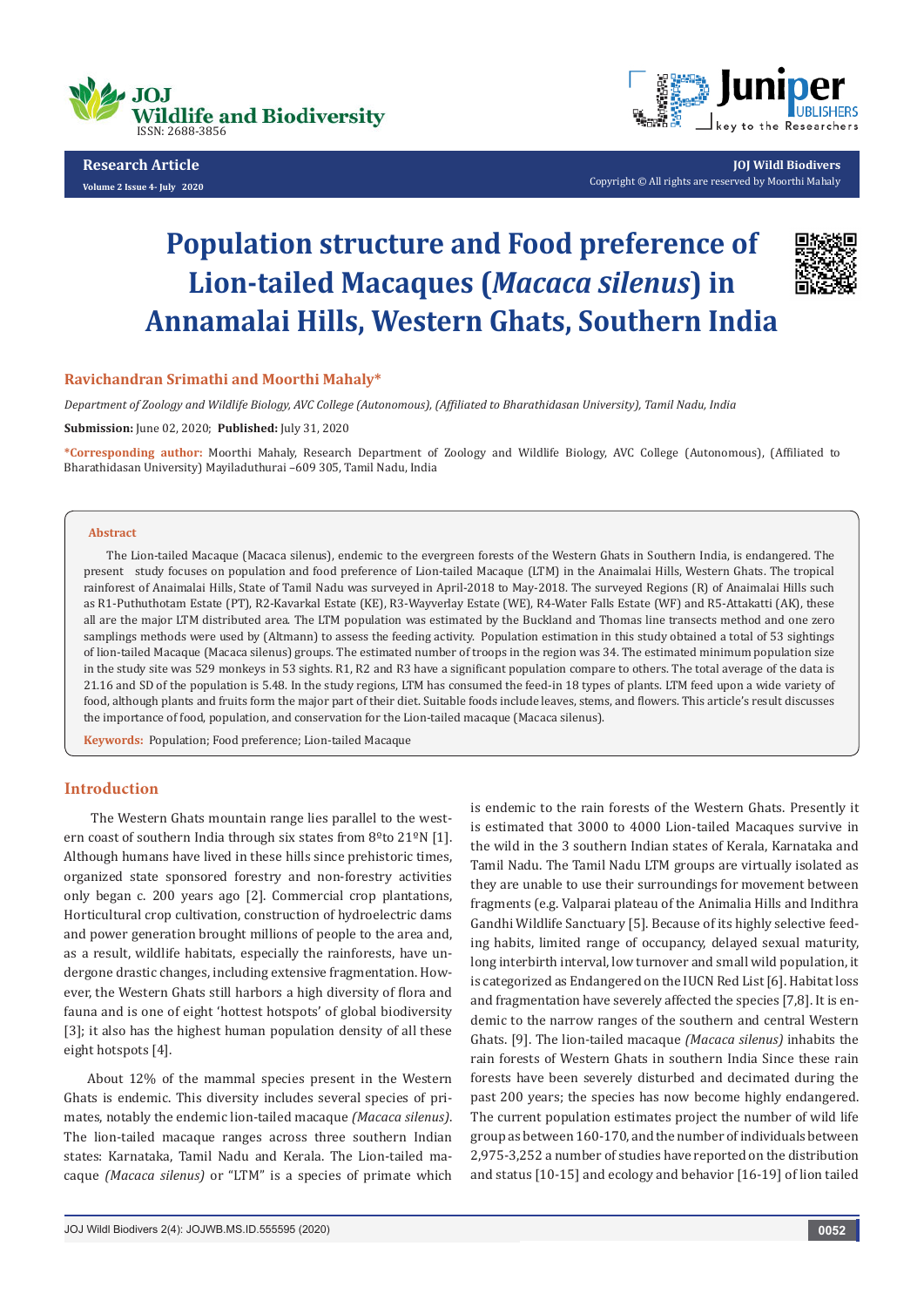macaques in different regions of Western Ghats. Since the lion tailed macaque is a habitat specialist' [15] it may be assumed that it would be behaviorally very sensitive to habitat vulnerability. It is, therefore, essential to monitor any such behavioral sensitivity in this endangered species for its long-term conservation and management. The present study focuses on the observation of the population structure and food preference of Lion Tailed Macaque

*(Macaca silenus)* in Annamalai Hills, Western Ghats. Most of the rain forest animals depend on plants so this study very essential for animals in Annamalai Hills, Western Ghats [20].

2. Study area This study conduct in the rain forest fragments in and around Annamalai Tiger Reserve (formerly Indira Gandhi Wildlife Sanctuary and National Park), Annamalai Hills, Western Ghats, India (Figure 1).



Study area is located at 10.37°N 76.97°E. It is a mid-elevation hill station and has an average elevation of 3,914 feet (1,193 m). Briefly stated, the Annamalai Hills was once a continuous rain forest, but between 1860 and 1930, it was clear-felled for tea, coffee, Teak and eucalyptus plantations, resulting in many forest fragments varying in size from a few hectares to >2000 ha [21]. The Annamalai Tiger Reserve (10°11"08"N to 10°33"27"N and 76°49"02"E to 77°21"09"E) isolated in the state of Tamil Nadu is one of the largest sanctuaries in south India (Figure 2) with an area of 987sq km. Rainfall varies from 800 mm to 1000 mm. The day temperature varies from 23°C to 40°C at the foothills, and from 20°C to 30°C at higher elevations (above 1800m). Extensive clear-felling has reduced the tropical rain forest in the sanctuary and adjoining areas to 30 fragments ranging in the area from less than 10 hectare to about 2500 hectares [22]. The subjects for this study included five different regions of Annamalai Hills,  $\mathtt{R}_\mathtt{l}$ . Puthuthotam Estate (PT),  $R_2$ . Kavarkal Estate (KE),  $R_3$ . Wayverlay Estate (WE),  $\mathsf{R}_{\scriptscriptstyle{4}}$ . Water Falls Estate (WF) and  $\mathsf{R}_{\scriptscriptstyle{5}}$ . Attakatti (AK) respectively. These all are the major LTM distributed area, because of major feeding source available in the floral and plantations. The LTM overlap their territory with other primates and squirrels Figure.

## **Materials and methods**

 Lion-tailed macaques occur in low numbers and are restricted to narrow strips of rainforest 20 km wide, in the Western Ghats Mountains. Given their preference for the rainforest canopy, the Population estimation of macaque density by line transects [23,24] and one zero sampling [25] for feeding activity requires

considerable effort, and it is often impossible to use transects because of the rough terrain. For population estimation of the animal sex identification make major role, but it's difficult to understand in field. Since the dominance hierarchy and lineage of the monkeys were not clearly known, the criteria used in determining an individual's age/sex class are also given below. We thus employed two different but complementary methods, in during the summer period April-2018 to May-2018. Firstly, to evaluate the population and feeding preferences of macaques over the entire study area we selected trails (mean length 2.43 km, range 1.50–4.50 km), evenly distributed across all the study sites and including the entire representative forest types, and then walked them repeatedly. The walks were conducted over 06.30–10.30 and 16.00–18.30, when the species is active [26]. With two to three trained field assistants, walked in parallel, 100 m from each other, at least twice, along chosen trails within each study site. Upon sighting a group its location was noted with a global positioning system and we counted the individuals and determined ages and sex. Additionally, we collected secondary information on macaque sightings from local people, hunters and Forest Department personnel. All sighting of the species was mapped and compared with the group localities and the species' potential habitat at these sites as described by [27]. This allowed us to enumerate the likely distribution range of the species within the Valparai Estates (Annamalai Hills) and around areas. The study was done where the Forest Department allows visiting the public without disturbance of Wild Animals.

**Adult Male:** Any male that was morphologically bigger than an adult female by at least one third. Adult Female: Any female that was carrying a neonate, pregnant or swollen.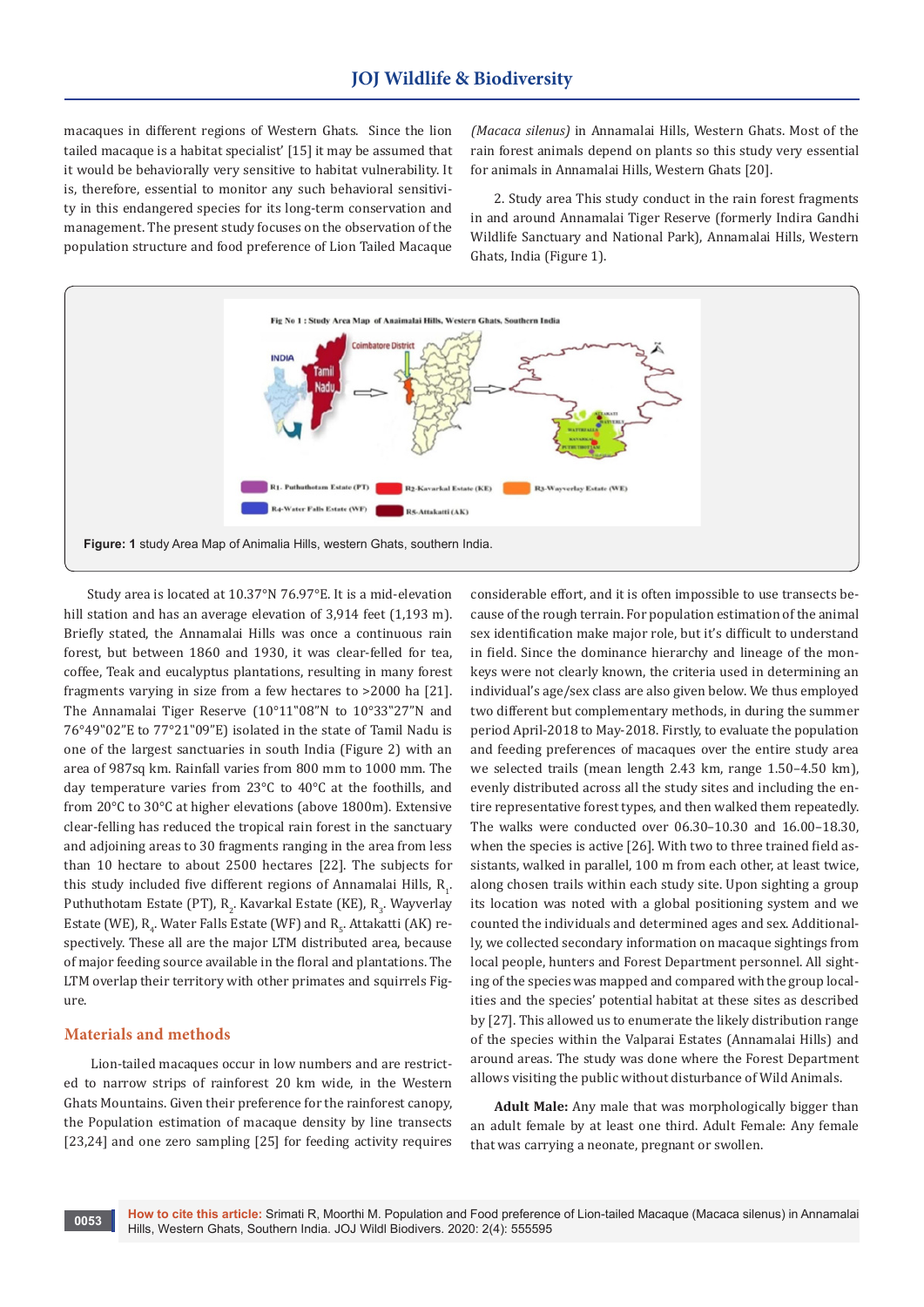**Sub adult:** Any male that was morphologically similar to an adult female or any female that was bigger than a juvenile but smaller than an adult female.

**Juvenile:** Any member that was independent of its mother, fed alone and indulged in playing. Results Population estimation in this study obtained a total of 53 sightings of lion-tailed macaque *(Macaca silenus)* groups and, on many occasions in Annamalai Hills, Western Ghats (Valparai Estate). The estimated number of Troops in the region was 34 (Table 1).

Groups in  $R_1$ ,  $R_2$ ,  $R_3$ ,  $R_4$ ,  $R_5$  ranges respectively. Complete group counts were obtained for 15 groups, providing a mean group size of 23 individuals/ group (Table 1). The group size varied from 12 to 35. About 60% of the groups had sizes of between 16 and

25. The estimated minimum population size in the study site was 529monkeys in 53 sights, excluding the four lone males. R1, R2 and R3 have significant population compare than others. The current study in R1(PE) sited Macaques is 138 consists 34 Adult Male, 32 Adult Females, 28 Subadults, 31 Juveniles, 13 Infants and Average and SD is (27.6, 8.44) respectively. R2 (KE) sited totally consist 126, 32 Adult Male, 29 Adult Females, 31 Subadults, 23 Juveniles, 11 Infants and Average and SD is (25.2, 8.67) respectively. R3 (WE) sited Macaques is 102 consists 27 Adult Male, 23 Adult Females, 25 Subadults, 18 Juveniles, 9 Infants and Average and SD is (20.4, 7.19) respectively. The total of Adult Male Macaques in all the Estates is 141, Adult Female 121, Subadults 127, Juveniles 95 and Infants of the total troops is 45. Total average of the data is 21.16 and SD of the population is 5.48 (Table 1).

|  | Table 1: Population structure of lion-tailed macaque in Study area in Annamalai Hills, Western Ghats (Valparai Estates). |  |
|--|--------------------------------------------------------------------------------------------------------------------------|--|
|--|--------------------------------------------------------------------------------------------------------------------------|--|

| S. No          | <b>Study Range</b> | <b>Adult Male</b> | <b>Adult Female</b> | Sub<br>adult | Juvenile | Infant         | <b>Total in Ranges</b><br>wise | Average | S.D     |
|----------------|--------------------|-------------------|---------------------|--------------|----------|----------------|--------------------------------|---------|---------|
| $\mathbf{1}$   | R1                 | 34                | 32                  | 28           | 31       | 13             | 138                            | 27.6    | 8.4439  |
| $\overline{2}$ | R <sub>2</sub>     | 32                | 29                  | 31           | 23       | 11             | 126                            | 25.2    | 8.6718  |
| 3              | R <sub>3</sub>     | 27                | 23                  | 25           | 18       | 9              | 102                            | 20.4    | 7.1972  |
| $\overline{4}$ | R4                 | 29                | 21                  | 23           | 14       | 8              | 95                             | 19      | 8.1548  |
| 5              | R5                 | 19                | 16                  | 20           | 9        | $\overline{4}$ | 68                             | 13.6    | 6.8775  |
| Total          |                    | 141               | 121                 | 127          | 95       | 45             | 529                            | 21.16   | 5.48161 |



 (Figure 1) clearly shows the population data fluctuation the study area. Hunting and Road kills levels in these Estates are however lower than those prior to 1990. Our interviews with local respondents also revealed a widespread belief in the medicinal value of this species because they forage on vegetative materials in the high forest canopy. Feeding activity as omnivore animals, Lion-tailed macaques feed upon a wide variety of food, although

fruits form the major part of their diet. Suitable foods include leaves, stems, flowers, buds, fungi as well as meat such as insects, lizards, tree frogs and various small mammals. It acquires both faunal and floral diets. In this study focus only the floral diets of LTM. 18 types of plants were identified in this study: macaques frequently using these plant and parts of the plants for feeding in the study period (Table 2).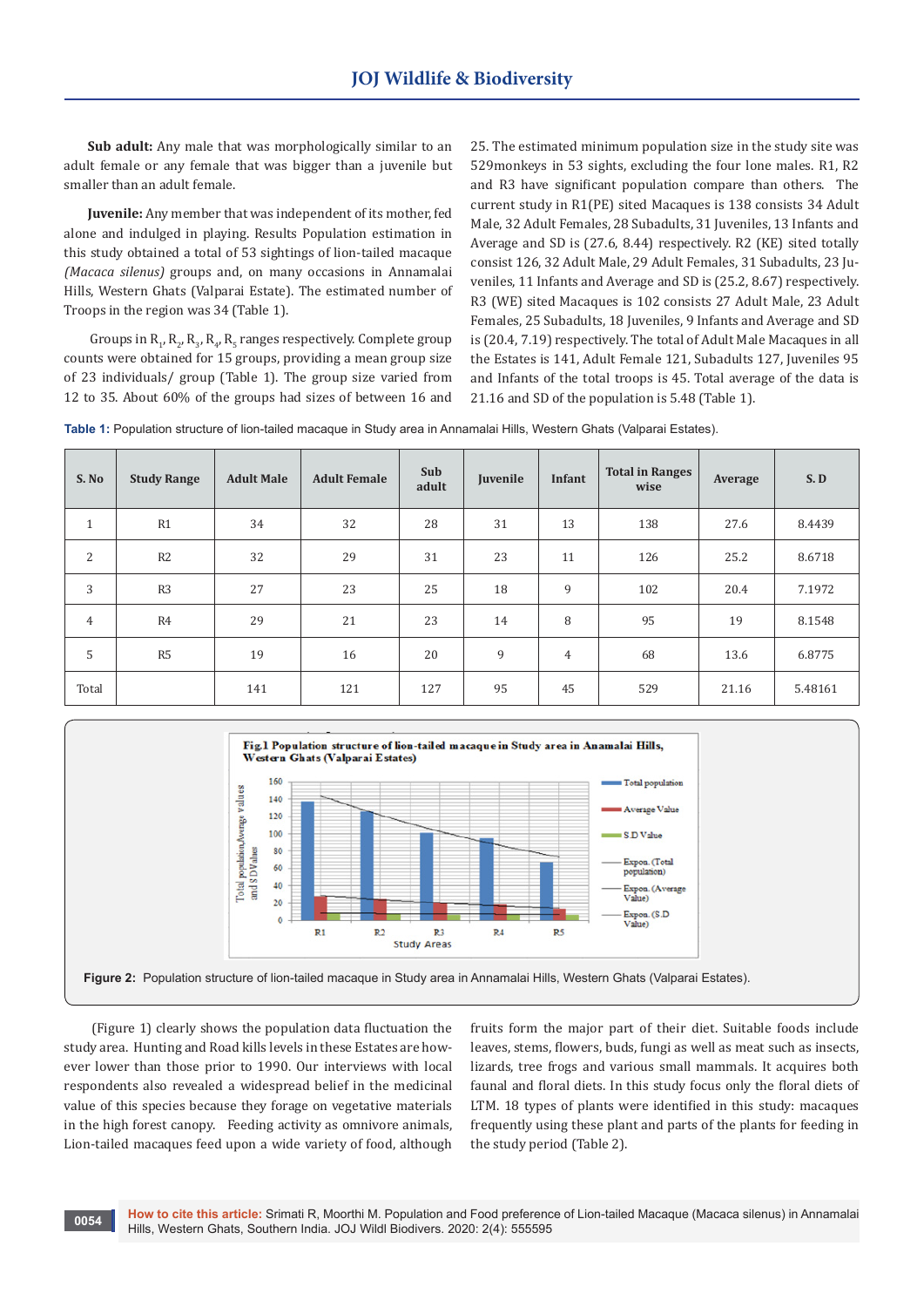| S.No         | <b>Plant species</b>     | <b>Flower</b>    | Fruit        | Leaves        | <b>Others</b>    |
|--------------|--------------------------|------------------|--------------|---------------|------------------|
| $\mathbf{1}$ | Ficus sp                 |                  | $\sqrt{ }$   | $\sqrt{ }$    | V                |
| 2            | Cullenia exarillata      | V                | $\sqrt{ }$   | $\sqrt{ }$    | $\boldsymbol{0}$ |
| 3            | Bischofia javanica       |                  | $\sqrt{ }$   | $\Omega$      | $\mathbf{0}$     |
| 4            | Palaquium ellipticum     |                  | $\sqrt{ }$   | $\Omega$      | $\mathbf{0}$     |
| 5            | Artocarpus heterophyllus |                  | $\sqrt{ }$   | $\mathbf{0}$  | $\sqrt{}$        |
| 6            | Mangifera indica         | $\sqrt{}$        | $\sqrt{ }$   | $\mathbf{0}$  | $\boldsymbol{0}$ |
| 7            | Coffea Arabica           | $\boldsymbol{0}$ | $\sqrt{ }$   | $\sqrt{ }$    | $\sqrt{}$        |
| 8            | Pandanus tectorius       | $\boldsymbol{0}$ | $\sqrt{ }$   | $\mathcal{N}$ | $\mathbf{0}$     |
| 9            | Eucalyptus sp.           | $\boldsymbol{0}$ | $\mathbf{0}$ | $\mathbf{v}$  | $\sqrt{}$        |
| 10           | Eleaocarpus tuberculatus |                  | $\sqrt{ }$   | $\mathbf{v}$  | $\mathbf{0}$     |
| 11           | Ficus bengalensis        | V                | $\bf{0}$     | $\mathbf{0}$  | $\boldsymbol{0}$ |
| 12           | Maccaranga peltata       | $\boldsymbol{0}$ | $\sqrt{ }$   | $\mathbf{0}$  | $\boldsymbol{0}$ |
| 13           | Maccaranga roxburghii    | 0                | $\sqrt{ }$   | $\mathbf{0}$  | $\mathbf{0}$     |
| 14           | Measua ferrea            | V                | $\mathbf{0}$ | $\sqrt{ }$    | $\boldsymbol{0}$ |
| 15           | Mimusops elengii         |                  | $\sqrt{ }$   | $\Omega$      | $\mathbf{0}$     |
| 16           | Palaquium ellipticum     | $\boldsymbol{0}$ | $\sqrt{ }$   | $\Omega$      | $\sqrt{}$        |
| 17           | Sheleichera oleosa       | $\boldsymbol{0}$ | $\mathbf{0}$ | $\sqrt{ }$    | V                |
| 18           | Syzygium cumini          |                  |              |               | $\Omega$         |

**Table 2:** Feeding Activity of lion-tailed macaque in various Areas in Annamalai Hills, Western Ghats (Valparai Estates).

 Ficus species, Cullenia and Syzygium cumini are the most sought after by the lion-tailed macaques and are important food resources throughout the year. Two main attributes determine Ficus species as an important food resource for primates during periods of fruit scarcity. Firstly, fruiting patterns of Ficus species exhibit spatiotemporal patchiness [28-30] ensuring that some individual Ficus species are in fruit throughout the year within the same habitat. Secondly, Ficus species are usually present at low densities, when compared to other trees in forest ecosystems, and individual trees are usually clumped [31].

Owing to these characteristics, it appears that Ficus species can be exploited as a major fruit resource only by an animal with a relatively large home range [32]. The lion-tailed macaques feed on Cullenia flowers and seeds for most of the year. Flowering in Cullenia occurs during periods of fruit scarcity (February–April) and also when most of the other plant species do not flower [33]. During this time the lion-tailed macaque feeds heavily on the flowers of Cullenia. Although the macaques do depend on nectar, because of its low volume, the fleshy and sweet sepals are readily consumed. The height of these plants and the presence of primary and secondary branches favored roosting. And the canopy provides an opportunity to hide to themselves to the predators. Discussion The population of the lion-tailed macaque (Macaca silenu) s over its entire range in the Western Ghats or specifically in Tamil Nadu state, as estimated by various studies, no estimates are available separately for Tamil Nadu state. In two theoretical population assessments the lion tailed macaque population across the entire Western Ghats was estimated at 3,500-4,000 and 3,500 individuals. The difference in the group size between the study pe-

**0055**

riods can be attributed to observer bias or to increased hunting, or mortality due to such as electrocution or snares set for other animals. There is little direct hunting; >90% of the inhabitants are Hindus who believe in the monkey god Hanuman, and killing monkeys is taboo. During our survey, however, we were told by many villagers that people from Kerala who have settled in neighboring Taluks of the Valparai area and people from coastal areas venture into the region using local hunters, to hunt primates. We deduce that this is increasingly damaging to the entire of the area, causing local extinctions of many of the large mammals.

Such local extinctions and sharp declines in the lion-tailed macaque population have been reported in different parts of Tamil Nadu (Kumara and Sinha 2009). Hunting should now be considered as one of the major threats prevalent in the area. The high human density has led local people to expand their commercial plantation (Tea and Teak) and increase the area of settlements and villages. Forests are shrinking, especially evergreen forest, at a rapid rate 1.9% yearly leading to the loss of 11.5% just in the last decade [34]. Until the conservation management plan is prepared, we suggest a few immediate interventions, such as avoiding cutting monoculture plantations within the habitat, since they act as a link between most forest stretches and also avoid development activities (building roads or laying electricity lines), Reduce the Horticultural crop cultivation and prevent further fragmentation of the habitat. Extension of the existing farmlands and further honeycombing of valleys for agriculture, uncontrolled timber extraction, and leaf-litter and green-manure collection [34,35] are some of the activities that are detrimental to the forests.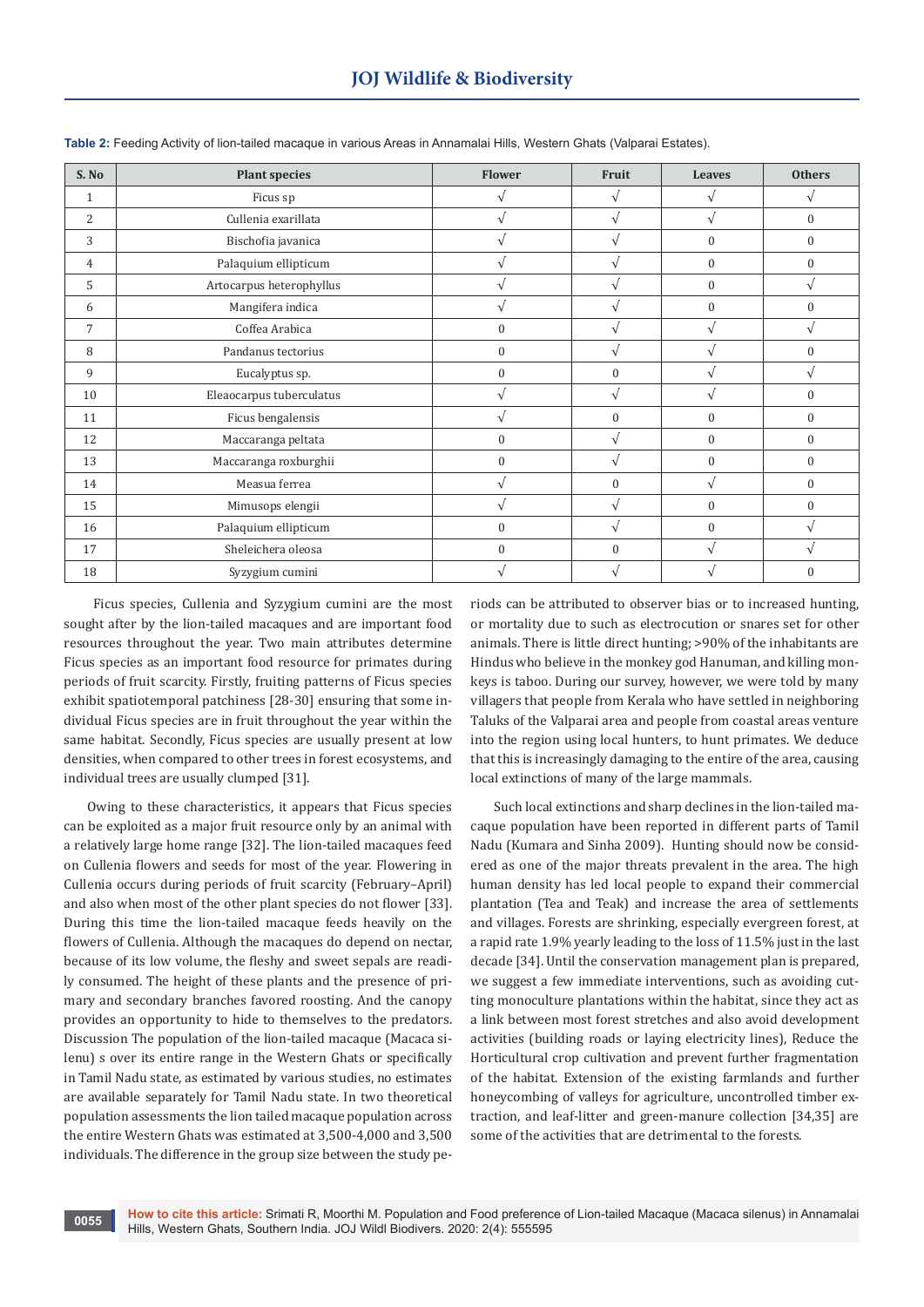# **JOJ Wildlife & Biodiversity**

Management interventions against such threats should be taken seriously as an attempt to conserve the population of LTM and its contiguous habitat. The forest fragments inhabited by Lion Tailed Macaques continue to shrink in size and the habitat quality deteriorate in terms of food resources especially since many of these fragments are on private lands and the forest departments have no jurisdiction in such properties. The species appears to be a worse situation than it was some 30 years ago. Primates generally give birth when the food resources are abundant [36], whereas the lion tailed macaques give birth during December to February, and their favored food trees are not in fruit during February to April. During this time the macaques depend on the flowers of Cullenia and a seasonal and nonsynchronous fruits of Ficus. The high survival rates of the neonates in these macaques prove that the macaques may not face problems associated with no availability of food resources during the time when they are born. Ficus species form a major portion of lion-tailed macaque's diet.

Ficus species contain high amounts of amino acids, such as leucine, lysine, valine, and arginine and minerals, such as potassium, calcium, magnesium, sodium, and phosphorous [37]. Although no

single species of Ficus may be sufficient to sustain frugivores; a mix of Ficus species can provide a complete set of nutrients. In the southern region of the Western Ghats, Ficus trees are at low densities, and hence Cullenia is the major keystone species [38]. Hence the lion-tailed macaques do not suffer during periods of fruit scarcity even in the absence of Cullenia. The high survival rates of the infant lion-tailed macaques prove that the macaques may not face problems associated with non-availability of food resources during the time when they are born; however, it is difficult for them to proliferate since the lean season seems to be a bottleneck. Vegetation around small fragments plays a major role in the survival of lion tailed macaques [39], and thus it is essential to conserve this vegetation. More than one fourth of the trees in the small fragments were food trees of lion-tailed macaques and need to be protected. Degradation of habitat as a result of fuel wood collection and illegal timber extraction would severely affect the survival of the lion-tailed macaques, and these activities should be stopped immediately. Finally, in Puthuthottam forest fragment, monkeys use aerial bridges set up by the Forest Department to cross a road figure 3.





**0056**

**How to cite this article:** Srimati R, Moorthi M. Population and Food preference of Lion-tailed Macaque (Macaca silenus) in Annamalai Hills, Western Ghats, Southern India. JOJ Wildl Biodivers. 2020: 2(4): 555595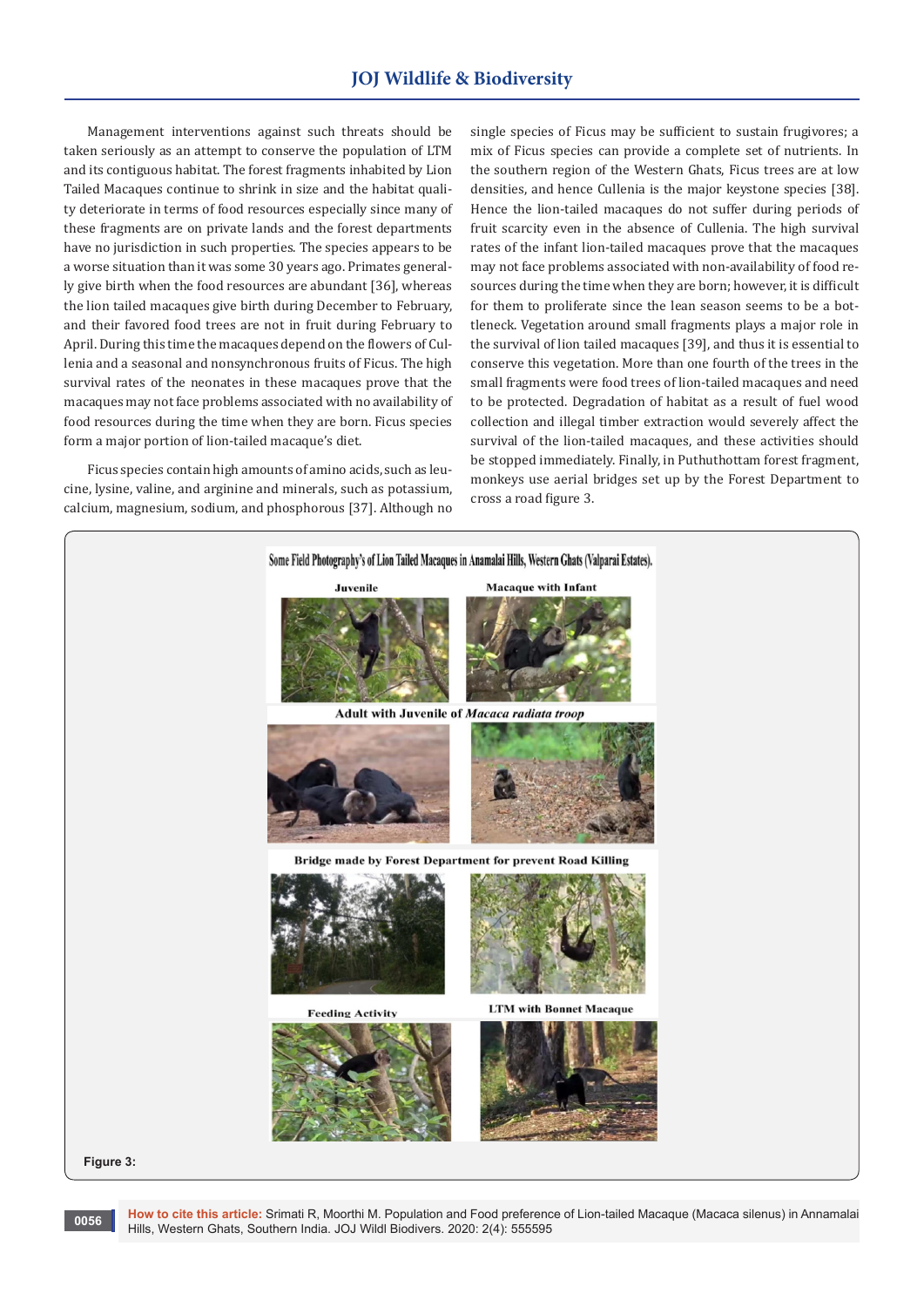## **Conclusion**

 Through this study we conclude the Macaque population is Diverse from Rainforest to the Human plantation area for the reason of mostly preferred feeding plants are available. This diverse macaque population gets various anthropogenic pressures like Hunting for medicinal purpose, Road kills and some others. Some of the conservation managements also made by the Forest Department side but that is not enough for that macaque. Because of this Lion Tailed Macaque species population going to be endangered more and more in future, Now onwards get started practice to conserve the species [40-42].

### **Acknowledgement**

Our thanks to the forest department and public for comments and suggestions on an earlier draft of this paper, however we are alone responsible for the views expressed in the paper.

## **References**

- 1. [Pascal JP \(1988\) Wet Evergreen Forests of the Western Ghats of India.](http://www.tropecol.com/pdf/open/PDF_45_2/45210.pdf)  [Institute Français de Pondicherry, India 45\(2\): 281-292.](http://www.tropecol.com/pdf/open/PDF_45_2/45210.pdf)
- 2. [Chandran, MDS \(1997\) On the ecological history of the Western Ghats.](https://www.jstor.org/stable/24098268?seq=1)  [Current Science 73\(2\): 146-155.](https://www.jstor.org/stable/24098268?seq=1)
- 3. [Myers N, Mittermeier RA, Mittermeier CG, Da Fonseca GAB, Kent J](https://www.nature.com/articles/35002501)  [\(2000\) Biodiversity hotspots for conservation priorities. Nature 403:](https://www.nature.com/articles/35002501)  [853-858.](https://www.nature.com/articles/35002501)
- 4. Cincotta RP, Wi Snewski J, Engelman R (2000) Human population in the biodiversity hotspots. Nature 404: 990-992.
- 5. [Singh M, Singh M, Kumar MA, Kumara HN, Sharma AK \(2002\)](https://onlinelibrary.wiley.com/doi/abs/10.1002/ajp.10037)  [Distribution, population structure and conservation of lion-tailed](https://onlinelibrary.wiley.com/doi/abs/10.1002/ajp.10037)  [macaque \(Macaca silenus\) in Anaimalai Hills, Western Ghats, India.](https://onlinelibrary.wiley.com/doi/abs/10.1002/ajp.10037)  [American Journal of Primatology 57\(2\): 91-102.](https://onlinelibrary.wiley.com/doi/abs/10.1002/ajp.10037)
- 6. [IUCN \(2013\) IUCN Red List of Threatened Species.](http://www.redlist.org)
- 7. [Karanth KU \(1992\) Conservation prospects for lion-tailed macaques in](https://onlinelibrary.wiley.com/doi/abs/10.1002/zoo.1430110105)  [Karnataka, India. Zoo Biology, 11\(1\): 33-41.](https://onlinelibrary.wiley.com/doi/abs/10.1002/zoo.1430110105)
- 8. [Krishna murthy RS, Kiester AR \(1998\) Analysis of lion tailed macaque](https://www.jstor.org/stable/24100962?seq=1)  [habitat fragmentation using satellite imagery. Current Science 75\(3\):](https://www.jstor.org/stable/24100962?seq=1)  [283-291.](https://www.jstor.org/stable/24100962?seq=1)
- 9. Molur S, Brandon-Jones D, Dittus W, Eudey A, Kumar A (2003) Status of South Asian Primates: Conservation Assessment and Management Plan (CAMP) Workshop Report, 2003 Zoo Outreach Organization/ CBSG South Asia, Coimbatore, India.
- 10. Kurup GU (1978) Distribution, habitat and status survey of the liontailed macaque, Macaca silenus. Journal of the Bombay Natural History Society, 75, 321-340.
- 11. AL I R (1985) An overview of the status and distribution of the liontailed macaque. In the Lion-tailed Macaque: Status and Conservation (ed. P.G. Heltne), pp. 13-25. Alan R. Liss, New York, USA.
- 12. [Karanth KU \(1985\) Ecological status of the lion-tailed macaque and its](http://repository.ias.ac.in/89440/)  [rainforest habitats in Karnataka, India. Primate Conservation, 6: 73-84.](http://repository.ias.ac.in/89440/)
- 13. Bhat HR (1994) The status of lion-tailed macaque (Macacu silenus) in the Western Ghats Crest Zone between Sharavati and Aghanashini in Karnataka. Proc. I International Symposium on Lion-Teiled Macaque, Madras, India.
- 14. Ramachandran KK (1994) Status of the lion- tailed macaque in Silent Valley National Park and adjacent areas. Proc. IV Internat Symp. on

Lion-Tailed Macaque, Madras, India.

- 15. [Singh M, M Singh, HN Kumara, MA Kumara, LD Souza, \(1997\) Inter and](https://www.degruyter.com/view/journals/mamm/61/1/article-p17.xml)  [intra specific associations of non- human primates in Annamalai Hills,](https://www.degruyter.com/view/journals/mamm/61/1/article-p17.xml)  [South India. Mammalia 61\(1\): 17-28.](https://www.degruyter.com/view/journals/mamm/61/1/article-p17.xml)
- 16. Sugiyama Y, (1968) The ecology of the lion-tailed macaque (Macaca silenus): A pilot study J Bombay Nat Hist. Soc, 65: 283-292.
- 17. Green SM, K Minkowski (l977) The lion-tailed macaque and its southern Indian rain forest habitat. ln'. Primate Conservation. HSH Rainier III and G.H. Bourne (Eds.). Academic Press, London, pp.290-338.
- 18. Kumar A (1987) Ecology and Population Dynamics of the Lion Tailed Macaque (Macaca silenus) in South India. PhD Dissertation, Cambridge University, Cambridge, UK.
- 19. Kumar A (1995) The life history, ecology, distribution and conservation problems in the wild. In the Lion-tailed Macaque Population and Habitat Viability Assessment Workshop (eds)Kumar S Molur & S. Walker), pp. 1-11. Zoo Outreach Organization, Coimbatore, India.
- 20. Singh M, Singh M, Kumara HN, Kumar MA, L D'Souza (1997) Inter- and intraspecific associations of non-human primates in the Aliyar-Valparai sector of Indira Gandhi Wildlife Sanctuary, Tamil Nadu, India. Tropical Biodiversity, 4:197-208.
- 21. Congreve CRT (1938) The Annamalai's Madras Presidency (180 pp.). Das A, J. Krishnaswamy K S Bawa, MC Kiran, V Srinivas, NS Kumar KU
- 22. Singh M, Kumara HN, Kumar MA, Sharma AK, Defalco K (2000) Status and conservation of lion-tailed macaque and other arboreal mammals in tropical rainforests of Sringeri Forest Range, Western Ghats, Karnataka, India. Primate Report, 58: 5-16.
- 23. Buckland ST, DR Anderson, KP Burnham, JL Laake, DL Borchers, (2001) Introduction to Distance Sampling: Estimating Abundance of Biological Populations. London: Oxford University Press.
- 24. [Thomas L, ST Buckland, EA Rexstad, JL Laake, S Strindberg, \(2010\)](https://pubmed.ncbi.nlm.nih.gov/20383262/)  [Distance software: design and analysis of distance sampling surveys](https://pubmed.ncbi.nlm.nih.gov/20383262/)  [for estimating population size. Journal of Applied Ecology 47\(1\): 5-14.](https://pubmed.ncbi.nlm.nih.gov/20383262/)
- 25. [Altmann J \(1974\) Observational study of behavior: sampling methods.](http://www.uwyo.edu/animalcognition/altmann1974.pdf)  [Behavior 49: 227-267.](http://www.uwyo.edu/animalcognition/altmann1974.pdf)
- 26. [Kumara HN, A Sinha \(2009\) Decline of lion-tailed macaque populations](https://www.rufford.org/files/Oryx,%2043(2),%20292%E2%80%93298.pdf)  [in the Western Ghats, India: Identification of viable population and its](https://www.rufford.org/files/Oryx,%2043(2),%20292%E2%80%93298.pdf)  [conservation in Karnataka state. Oryx 43\(2\): 292-298.](https://www.rufford.org/files/Oryx,%2043(2),%20292%E2%80%93298.pdf)
- 27. [Karanth KU \(1985\) Ecological status of the lion-tailed macaque and its](http://repository.ias.ac.in/89440/)  [rainforest habitats in Karnataka, India. Primate Conservation 6: 73-84.](http://repository.ias.ac.in/89440/)
- 28. [Gautier-Hion A, Michaloud G \(1989\) Are figs always keystone resources](https://www.jstor.org/stable/1938115?seq=1)  [for tropical frugivorous 70\(6\): 1826-1833.](https://www.jstor.org/stable/1938115?seq=1)
- 29. [Janzen DH \(1979\) How to be a fig. Annu Rev Ecol Syst 10:13-51.](https://www.annualreviews.org/doi/abs/10.1146/annurev.es.10.110179.000305)
- 30. [Milton K, Windsor DM, Morrison DW, Estribi MA \(1982\) Fruiting](https://www.jstor.org/stable/1936796?seq=1)  [phonologies of two neotropical Ficus species. Ecology 63\(3\): 752-762.](https://www.jstor.org/stable/1936796?seq=1)
- 31. [Heithaus ER, Fleming TH, \(1978\) Foraging movements of a frugivorous](https://esajournals.onlinelibrary.wiley.com/doi/abs/10.2307/2937296)  [bat, Carollia perspicillata \(Phyllostomatidae\). Ecol Monogr 48:127–](https://esajournals.onlinelibrary.wiley.com/doi/abs/10.2307/2937296) [143.](https://esajournals.onlinelibrary.wiley.com/doi/abs/10.2307/2937296)
- 32. [Borges RM \(1993\) Figs, Malabar giant squirrels, and fruit shortages](https://www.jstor.org/stable/2389182?seq=1)  [within two tropical Indian forests. Biotropica 25\(2\): 183-190.](https://www.jstor.org/stable/2389182?seq=1)
- 33. [Ganesh T, Davidar P \(1997\) Flowering phenology and flower predation](https://www.jstor.org/stable/2560295?seq=1)  [of Cullenia exarillata \(Bombacaceae\) by arboreal vertebrates in](https://www.jstor.org/stable/2560295?seq=1)  [Western Ghats. India J Trop Ecol 13\(3\): 459-468.](https://www.jstor.org/stable/2560295?seq=1)
- 34. [Kumara HN, R Sasi, R Suganthasakthivel, G Srinivas \(2011\) Distribution,](https://www.jstor.org/stable/24076525?seq=1)  [abundance and conservation of primates in the Highway Mountains of](https://www.jstor.org/stable/24076525?seq=1)  [Western Ghats, Tamil Nadu, India and conservation prospects for lion](https://www.jstor.org/stable/24076525?seq=1)  [tailed macaques. Curr Sci 100: 1063-1067.](https://www.jstor.org/stable/24076525?seq=1)